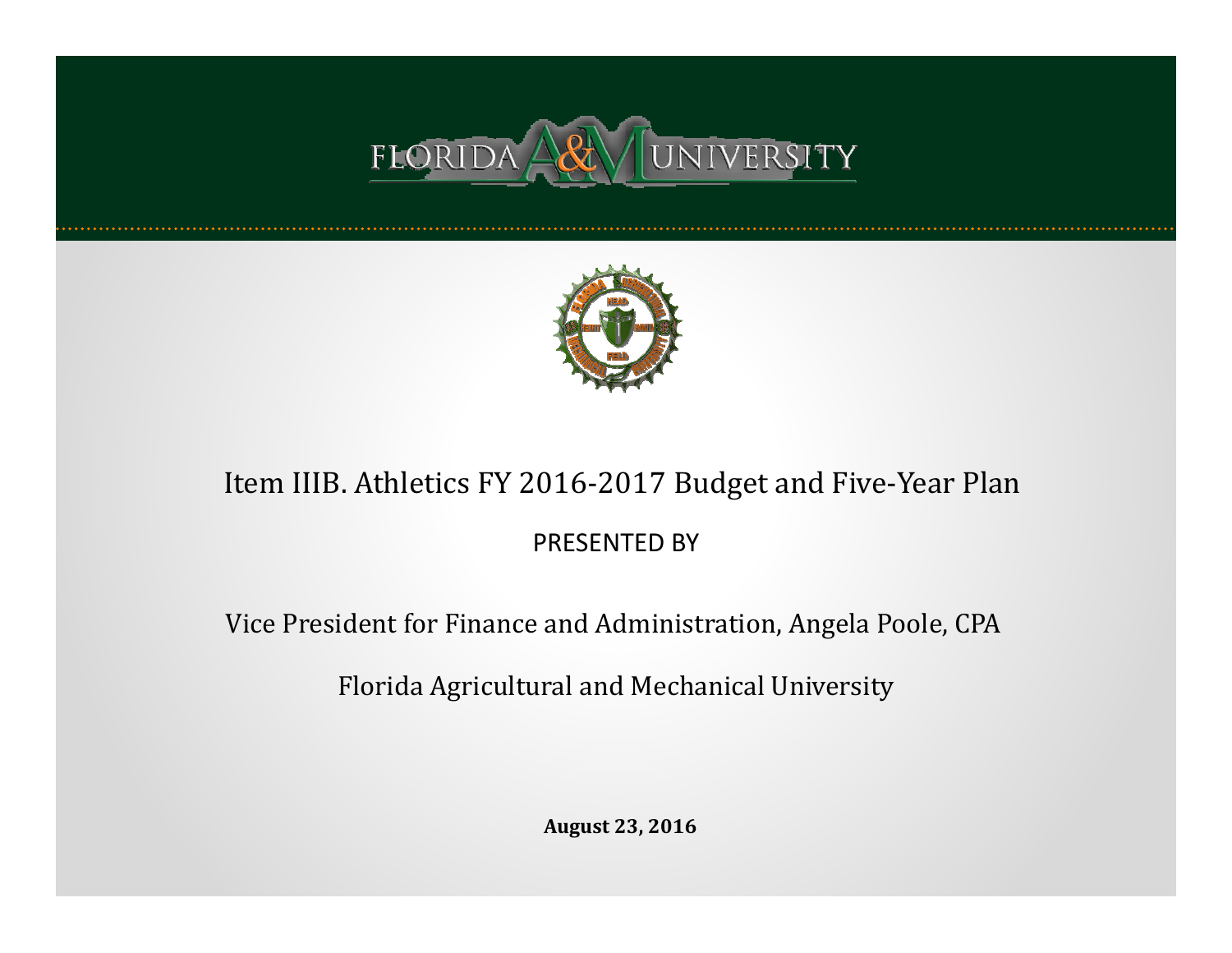## **Athletics FY 2016‐2017 Budget**

|                                                  | <b>BOT FY 16-17</b> |                     |                       |                 |
|--------------------------------------------------|---------------------|---------------------|-----------------------|-----------------|
|                                                  | <b>Projection</b>   | <b>BOT FY 16-17</b> |                       |                 |
|                                                  | (provided at        | <b>Projection</b>   |                       |                 |
|                                                  | <b>June BOT</b>     | (updated)           |                       |                 |
| <b>Auxiliary Revenues</b>                        | <i>meeting</i>      |                     |                       |                 |
| <b>Student Athletics Fees</b>                    | 3,652,683           | 3,652,683           |                       |                 |
| <b>Football Gate Receipts</b>                    | 289,517             | 289,517             |                       |                 |
| <b>Game Guarantees-Football</b>                  | 1,481,700           | 1,481,700           |                       |                 |
| <b>Game Guarantees-Olympic Sports</b>            |                     | 371,012             | <b>Auxiliary</b>      |                 |
| <b>Athletic Concession Sales</b>                 | 104,500             | 104,500             | <b>Expenses</b>       | <b>Budgeted</b> |
| <b>Athletic Program Sales</b>                    | 5,600               | 5,600               |                       |                 |
| <b>Football Season Tickets</b>                   | 337,500             | 337,500             | Salary                | 3,397,584       |
| <b>Athletic Advertising Sales</b>                | 200,000             | 180,000             | <b>OPS</b>            | 352,103         |
| Sponsorship                                      |                     | 145,800             | <b>Expense</b>        | 3,610,483       |
| Royalty                                          | 200,000             | 150,000             | Scholarship           | 1,450,000       |
| <b>NCAA Guarantees</b>                           | 450,000             | 300,000             | <b>Overhead Costs</b> | 120,462         |
| <b>NCAA Student Assistance Funds</b>             |                     | 150,000             |                       |                 |
| <b>Ticket Sales Away Games</b>                   | 18,000              | 18,000              | <b>OCO</b>            | 6,868           |
| <b>MEAC Revenue</b>                              | 400,000             | 400,000             | <b>Total</b>          | 8,937,500       |
| Florida Classic Consortium                       | 880,000             | 800,000             |                       |                 |
| Gameday Inventory sales (parking and multimedia) | 400,000             | 183,188             |                       |                 |
| <b>Other Auxiliary Revenue</b>                   |                     |                     |                       |                 |
| <b>Basketball Receipts</b>                       | 18,000              | 18,000              |                       |                 |
| <b>Athletics Fundraising</b>                     | 300,000             | 250,000             |                       |                 |
| Support from DSOs (Foundation, NAA, Boosters)    | 200,000             | 100,000             |                       |                 |
| <b>Total from Auxiliary Fund 115</b>             | 8,937,500           | 8,937,500           | 3                     |                 |

**The Second Second**